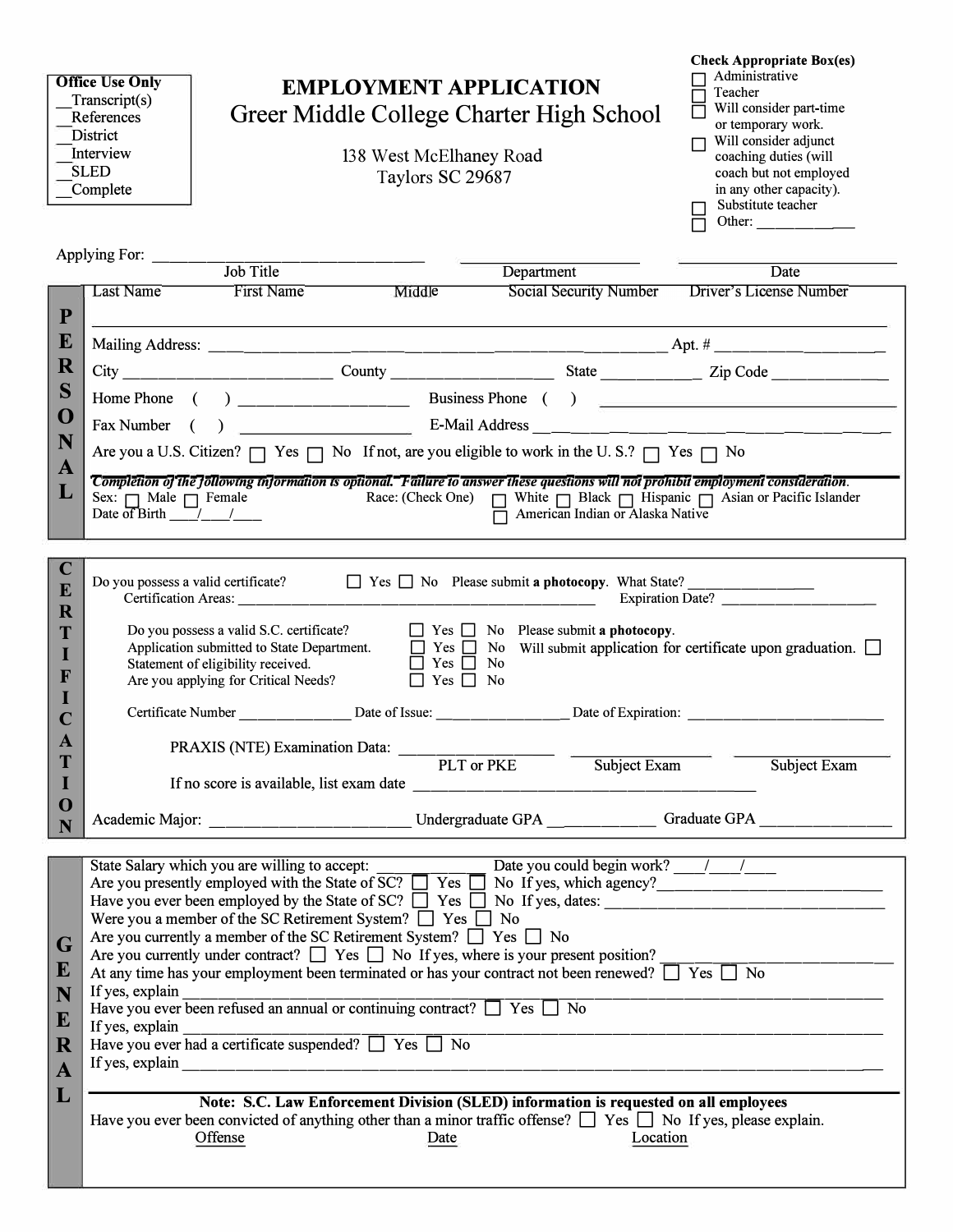| <b>EXTRA-CURRICULAR ACTIVITIES</b>                                                                                                         |                             | Check activities you are willing to coordinate/sponsor/coach and give years of experience                                   |                             |                                                                                                                                                            |                             |  |
|--------------------------------------------------------------------------------------------------------------------------------------------|-----------------------------|-----------------------------------------------------------------------------------------------------------------------------|-----------------------------|------------------------------------------------------------------------------------------------------------------------------------------------------------|-----------------------------|--|
| Extra-curricular<br>Activity<br>Yearbook<br>Newspaper<br>Literary Magazine<br><b>Student Government</b><br>Drama<br>Football<br>Basketball | Yrs. Teaching<br>Experience | Extra-curricular<br><b>Activity</b><br>Baseball<br>Softball<br>Track<br><b>Cross Country</b><br>Wrestling<br>Golf<br>Tennis | Yrs. Teaching<br>Experience | Extra-curricular<br><b>Activity</b><br>Volleyball<br>Soccer<br><b>Athletic Director</b><br><b>Athletic Trainer</b><br>Cheerleader<br>Debate<br>Clubs/Other | Yrs. Teaching<br>Experience |  |

## **List Chronologically**

| E                           |                                                                                                                                                                                                                                                | Name of<br><b>School and</b> |      |                | <b>Major Area</b>           | Graduated<br>or Degree | Mo/Day/Yr<br>Date of           |            |
|-----------------------------|------------------------------------------------------------------------------------------------------------------------------------------------------------------------------------------------------------------------------------------------|------------------------------|------|----------------|-----------------------------|------------------------|--------------------------------|------------|
| D                           | <b>Type of School</b>                                                                                                                                                                                                                          | <b>State</b>                 | From | T <sub>0</sub> | of Study                    | Obtained               | <b>Degree</b>                  | <b>GPA</b> |
| U<br>$\mathbf C$            | High or Preparatory                                                                                                                                                                                                                            |                              |      |                |                             |                        |                                |            |
| $\mathbf{A}$<br>T           |                                                                                                                                                                                                                                                |                              |      |                |                             |                        |                                |            |
| $\mathbf I$<br>$\mathbf 0$  | College (s)                                                                                                                                                                                                                                    |                              |      |                |                             |                        |                                |            |
| N                           |                                                                                                                                                                                                                                                |                              |      |                |                             |                        |                                |            |
| $\mathbf{A}$<br>L           | Other – Special Schools                                                                                                                                                                                                                        |                              |      |                |                             |                        |                                |            |
| $\bf{B}$                    | <b>Education and Training</b>                                                                                                                                                                                                                  |                              |      |                |                             |                        |                                |            |
| $\mathbf{A}$<br>$\mathbf C$ | List any skills, licenses, and certificates which are related to the job you seek with which you are proficient:<br>Equipment you have operated: (Circle) Fax $\sim$ Computers $\sim$ Copier $\sim$ Dictaphone $\sim$ Scanners                 |                              |      |                |                             |                        |                                |            |
| K                           |                                                                                                                                                                                                                                                |                              |      |                |                             |                        |                                |            |
| G<br>$\mathbf R$            | Computer Skills: Hardware Manuel Allen Brogramming Languages Manuel Allen Brogramming Languages<br><b>Software:</b> (Circle) Microsoft Word ~ Excel ~ Access ~ PowerPoint ~ Publisher ~ Internet ~ Adobe PageMaker ~ Omni Page Pro ~ Macintosh |                              |      |                |                             |                        |                                |            |
| $\bf{O}$                    |                                                                                                                                                                                                                                                |                              |      |                |                             |                        | From To To Period of Licensure |            |
| U                           | Profession/Subject Certification                                                                                                                                                                                                               |                              |      |                | License/Registration Number |                        |                                |            |
| N                           |                                                                                                                                                                                                                                                |                              |      |                |                             |                        |                                |            |
| D                           |                                                                                                                                                                                                                                                |                              |      |                |                             |                        |                                |            |

## **EXPERIENCE RECORD**

Resume cannot be substituted for completed application.

| STUDENT TEACHING EXPERIENCE – WITHIN THE LAST 2 YEARS |                                        |              |                                             |              |  |  |  |
|-------------------------------------------------------|----------------------------------------|--------------|---------------------------------------------|--------------|--|--|--|
| <b>Name of School</b>                                 | <b>School Division/</b><br>City/County | <b>State</b> | <b>Grade Level and/or</b><br><b>Subject</b> | <b>Dates</b> |  |  |  |
|                                                       |                                        |              |                                             |              |  |  |  |
|                                                       |                                        |              |                                             |              |  |  |  |
|                                                       |                                        |              |                                             |              |  |  |  |
|                                                       |                                        |              |                                             |              |  |  |  |

Greer Middle College Charter High School does not discriminate on the basis of age, race, sex, color, handicap, religion or national origin in its dealings with employees, students, the general public, applicants for employment, educational programs, activities, or access to its facilities. The use of tobacco products in Greer Middle College Charter High School is prohibited.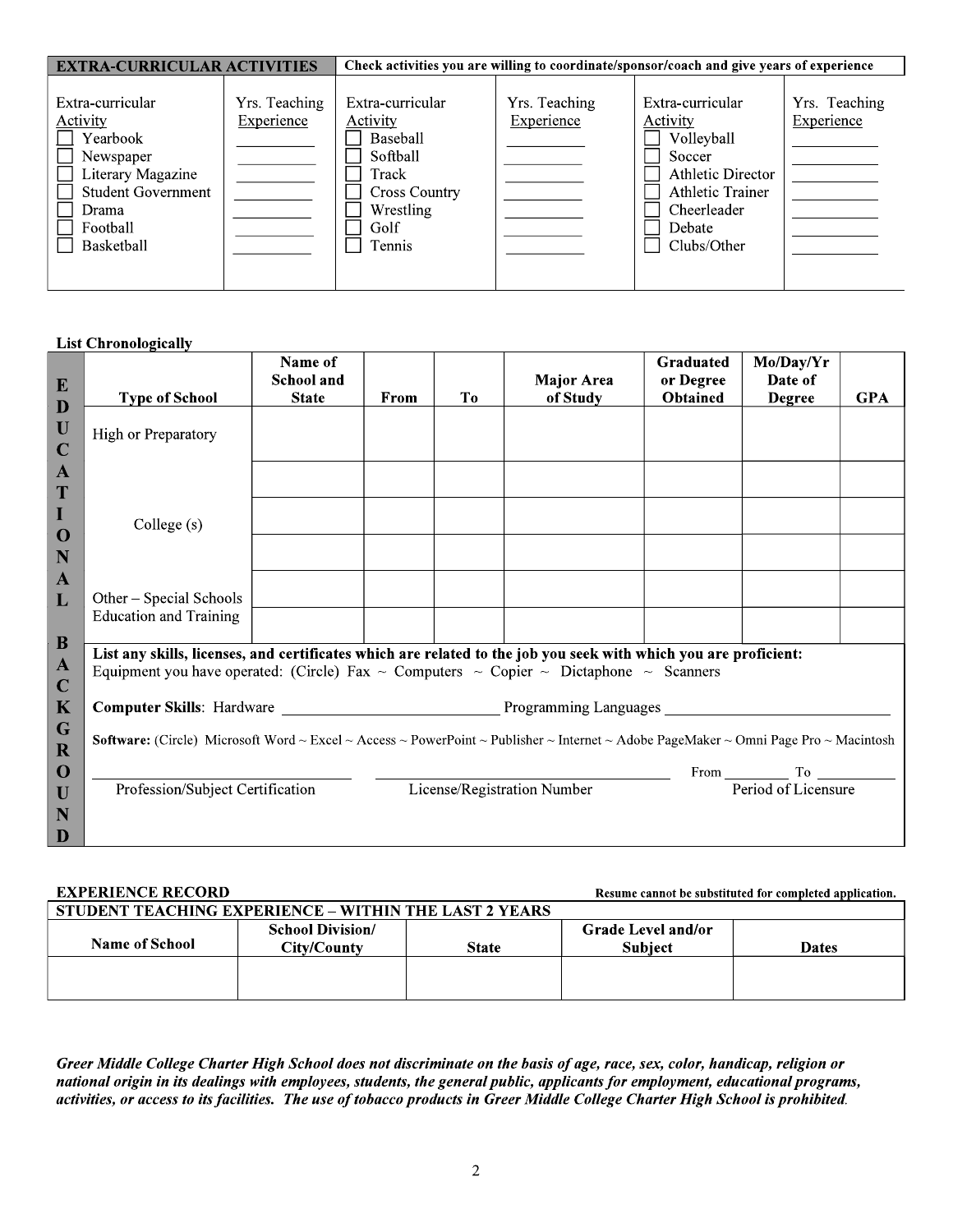| Name of Employer<br>Address Phone ( )                                                                          |           |  |
|----------------------------------------------------------------------------------------------------------------|-----------|--|
| Job Title Supervisor's Name Supervisor's Name Supervisor's Name Supervisor's Name Supervisor's Name Supervisor |           |  |
|                                                                                                                |           |  |
| May we contact this employer? $\Box$ Yes $\Box$ No<br>Job Duties (give details)                                |           |  |
| Reason for Leaving                                                                                             |           |  |
| #2                                                                                                             |           |  |
| Address Phone ( )                                                                                              |           |  |
|                                                                                                                |           |  |
|                                                                                                                |           |  |
| May we contact this employer? $\Box$ Yes $\Box$ No<br>Job Duties (give details)                                |           |  |
| Reason for Leaving                                                                                             |           |  |
| #3                                                                                                             |           |  |
|                                                                                                                |           |  |
| Address Phone ( ) Phone ( )                                                                                    |           |  |
|                                                                                                                |           |  |
|                                                                                                                |           |  |
| May we contact this employer? $\Box$ Yes<br>Job Duties (give details)                                          | $\Box$ No |  |
|                                                                                                                |           |  |
|                                                                                                                |           |  |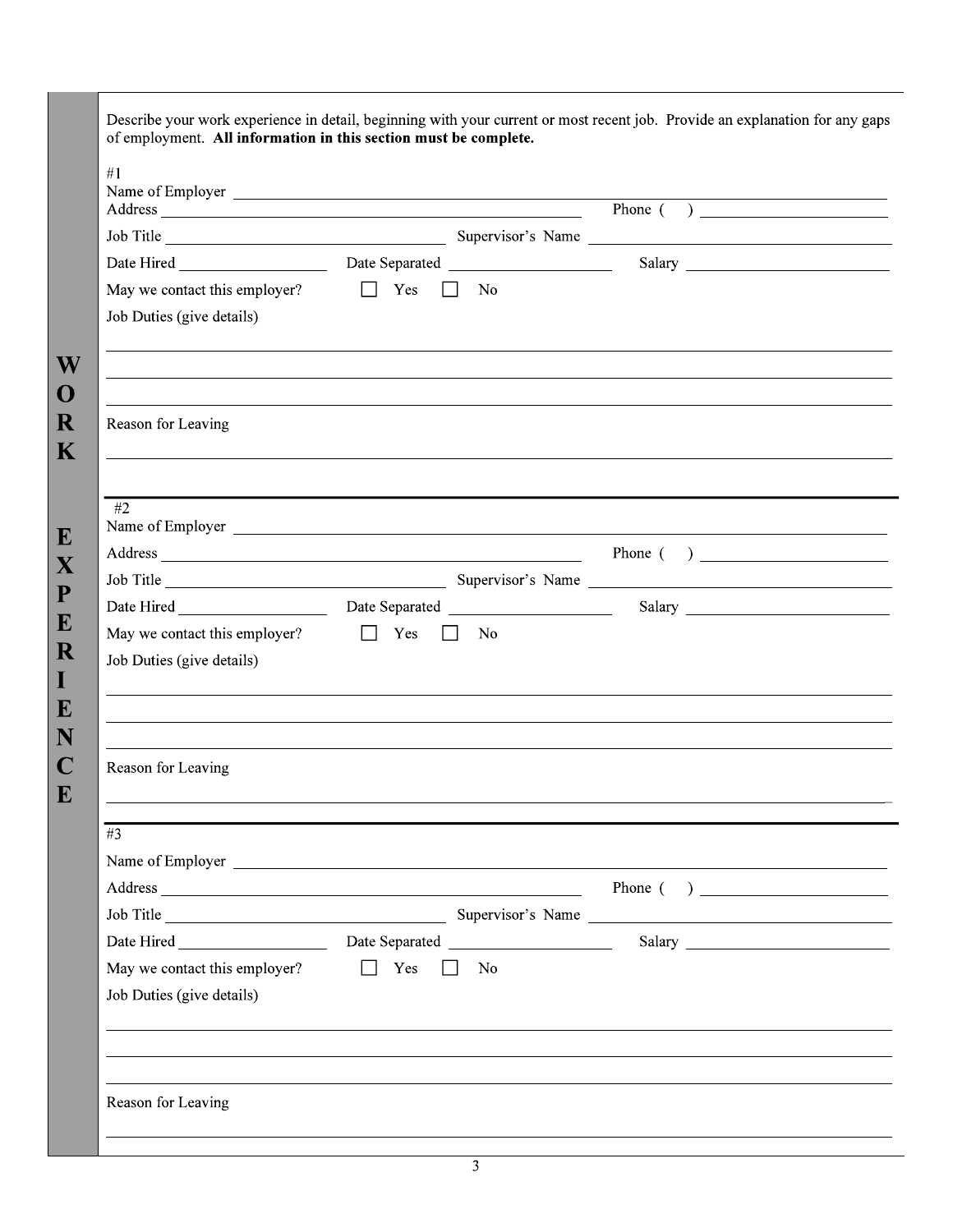| <b>LANGUAGE SKILLS</b>                                                                                 |       |      |       |  |  |  |  |
|--------------------------------------------------------------------------------------------------------|-------|------|-------|--|--|--|--|
| What languages do you speak, read, and write?                                                          |       |      |       |  |  |  |  |
|                                                                                                        | Speak | Read | Write |  |  |  |  |
| Have you taught English to speakers of other languages? $\Box$ Yes $\Box$ No If yes, what language(s)? |       |      |       |  |  |  |  |
|                                                                                                        |       |      |       |  |  |  |  |

|                             | IMPORTANT - Please give a personal statement below in your handwriting. Include your estimation of your qualifications (strengths and<br>Weakness), your thoughts of the direction which this field should take today and in the future, and your role in effecting these changes. |
|-----------------------------|------------------------------------------------------------------------------------------------------------------------------------------------------------------------------------------------------------------------------------------------------------------------------------|
|                             |                                                                                                                                                                                                                                                                                    |
|                             |                                                                                                                                                                                                                                                                                    |
| $\mathbf P$<br>$\mathbf{E}$ |                                                                                                                                                                                                                                                                                    |
| $\mathbf R$                 |                                                                                                                                                                                                                                                                                    |
| S                           |                                                                                                                                                                                                                                                                                    |
| $\mathbf 0$                 |                                                                                                                                                                                                                                                                                    |
| N                           |                                                                                                                                                                                                                                                                                    |
| $\mathbf{A}$                |                                                                                                                                                                                                                                                                                    |
| $\mathbf{L}$                |                                                                                                                                                                                                                                                                                    |
| S                           |                                                                                                                                                                                                                                                                                    |
| T                           |                                                                                                                                                                                                                                                                                    |
| $\mathbf{A}$                |                                                                                                                                                                                                                                                                                    |
| T                           |                                                                                                                                                                                                                                                                                    |
| ${\bf E}$                   |                                                                                                                                                                                                                                                                                    |
| M<br>$\mathbf{E}$           |                                                                                                                                                                                                                                                                                    |
| $\mathbf N$                 |                                                                                                                                                                                                                                                                                    |
| T                           |                                                                                                                                                                                                                                                                                    |
|                             |                                                                                                                                                                                                                                                                                    |
|                             |                                                                                                                                                                                                                                                                                    |

**S. C. Law prohibits employment of applicants who have defaulted on student loans unless they can prove that satisfactory arrangements have been made for repayment. Greer Middle College Charter High School complies with Section 59-26-40 of the South Carolina Code of Laws, which states:**

**Prior to the initial employment of a teacher, the school shall request a criminal record history from the South Carolina Law Enforcement Division for past convictions of any crime listed in Chapter 3 of Title 16. Offenses Against the Person, any crime listed in Chapter 15 of Title 16, Offenses Against Morality and Decency, and for the crime of**  contributing to the delinquency of a minor, contained in Section 16-17-490.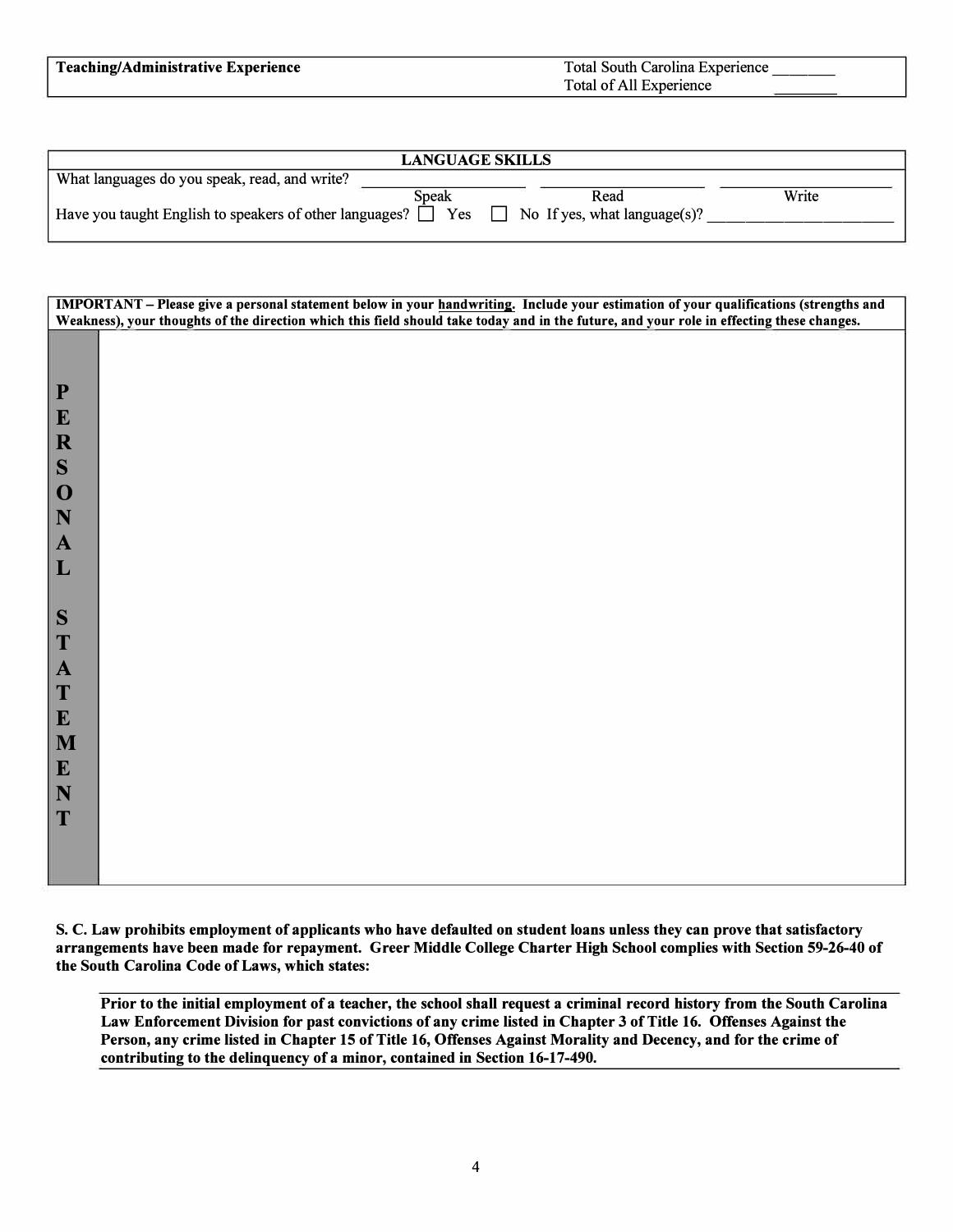It is the applicant's responsibility to have the following information provided to Greer Middle College Charter High School in order to be considered for employment: A. Transcripts – undergraduate and/or graduate. **R**  B. List below work related reference sources and forward the enclosed reference forms to these individuals. **E**  One reference must include current employer if employed, or last employer if not currently employed. **No** F **co-workers.** All references are confidential. C. Applicants with educational work experience must provide confidential recommendation from principals, **E**  assistant principals, and/or superintendents from all contracted educational work experiences within the past **R**  three years. If experience was not within the past three years, provide references, from last contracted experience. Former employees of this school must provide a reference from last supervisor. Please list **E**  references below who will complete the reference forms. **N**  D. Applicants who are beginning teachers must include two confidential references from their student teaching  $\overline{C}$ supervisor (s), cooperating teacher (s), principal or current employer. Please list below. **E**  Name of Reference Position/Relationship Mailing Address Phone Number S 1. 2. 3.

**s**  My signature below indicates that I have completed this application for employment accurately and truthfully. I understand that misrepresentation of factual information is cause for dismissal should I be employed by Greer Middle College Charter High School.

**I G N A T**  By my signature, I authorize Greer Middle College Charter High School to ask for and obtain from each former or present employer, person, firm, or corporation given as reference any and all information sought in connection with this application. I also authorize my former employer, person, firm, or corporation from whom such information is requested to supply Greer Middle College Charter High School with information concerning me, my work habits, character, skill, and actions in my transaction.

Your application will be considered active for 12 months following the date received.

*Signature \_\_\_\_\_\_\_\_\_\_\_\_\_\_\_ \_* 

**Greer Middle College does not discriminate on the basis of race, color, national origin, sex, disability, or age in its programs and activities and provides equal access to the Boy Scouts and other designated youth groups. The following person has been designated to handle inquiries regarding the non-discrimination policies:**

**Contact: James W. Dillard, Associate Principal Email: jdillard@greermiddlecollege.org Phone: 864-469-7571**

## **Please return this application to:**

**u u R E** 

> Greer Middle College Charter High School 138 W. McElhaney Rd. Taylors, SC 29687